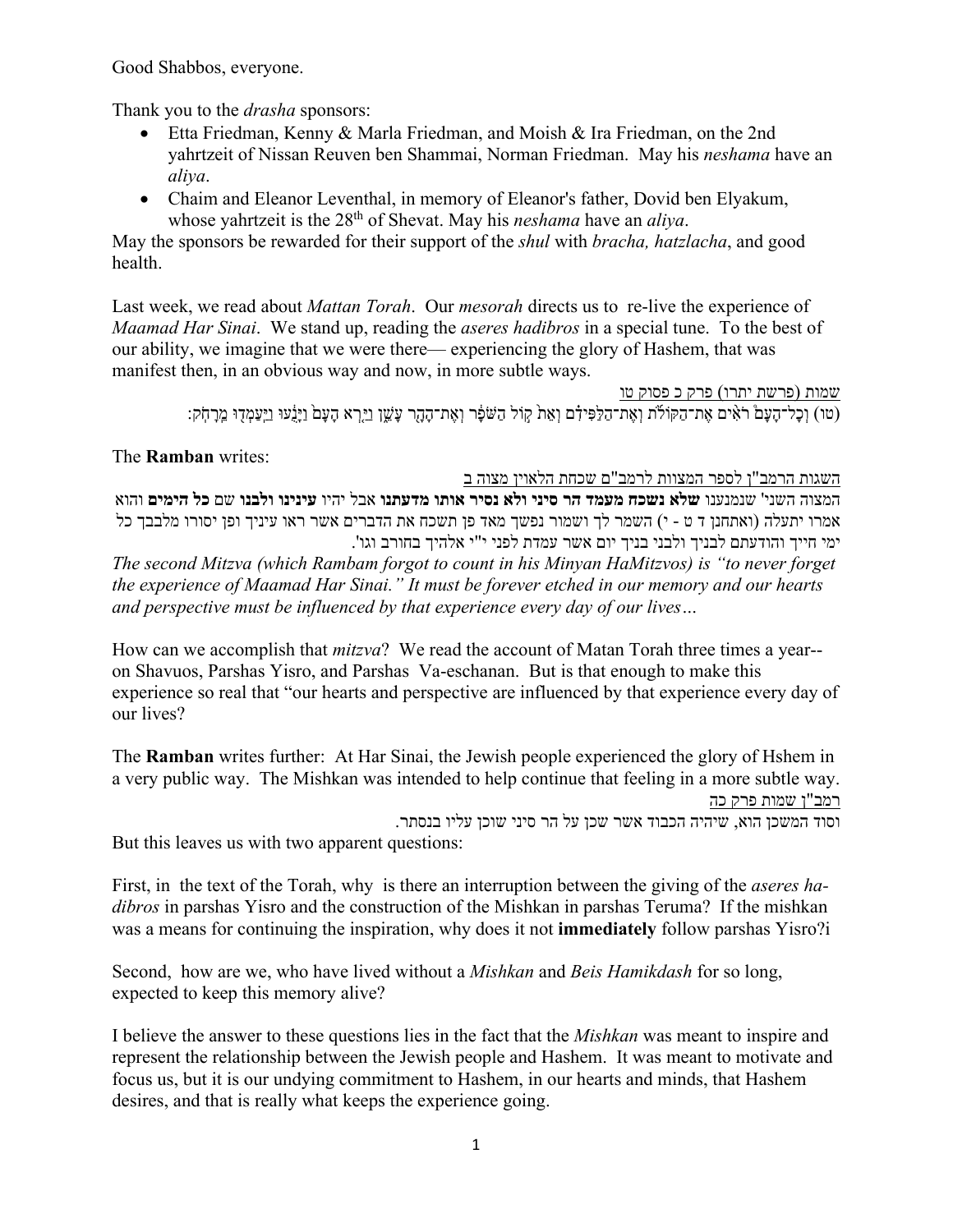Build a *Mishkan*, and I will dwell among **them**

And it is when Hashem lives in our hearts and minds that the *Maamad Har Sinai* is kept alive. Because that was the essence of *Maamad Har Sinai*—The Jewish people experiencing the presence of Hashem so vividly and palpably that they were committed totally and fully to the will of Hashem.

**Rav Hirsch** writes (Shemos 25:8):*"The meaning of בתוכם ושכנתי in our verse extends far beyond the presence of God merely in the Temple. Its true meaning is the proximity of God in our midst, the fulfillment of the covenant between Him and Israel…"*

And how does Hashem live in our hearts and minds? His will is more than just an abstract idea. It takes expression in our lives through civil law and day-to-day life.

As **Rav Hirsch** writes (Shemos 21:1) regarding *mishpatim* (civil law):

רש"ר הירש שמות פרק כא פסוק א

שבו מתבטא בדרך סימבולית העיקרון היסודי: כל יחסנו אל ה' יובן כך, שהוא יהיה בסיס איתן ובלתי - מתערער לבניין החברה ברוח הצדק והאנושיות ולהתחזקותו של כל יחיד ויחיד ברוח המוסר והצניעות.

*Our whole relationship to God is to be understood as one that provides a firm and unshakable basis for upbuilding society in the spirit of justice and humanity and for strengthening each and every individual in the spirit of pure morality.*

According to a **Medrash** cited by the **Ramban,** the *mishpatim* were given immediately after the *Aseres Hadibros* precisely because Torah is dependent on *mishpat*. . . אמרו במדרש (שמות ל טו) **כל התורה כלה תלויה במשפט, לכן נתן הקדוש ברוך הוא דינין אחר עשרת הדברות.**

This raises a further question: Why is the Torah **dependent** on *mishpat*—on civil law? On business dealings, interpersonal relationships, and so forth--the mundane aspects of life? It seems incongruous to teach these prosaic laws immediately after the inspiring and powerful ten commandments!

The **Ksav Sofer,** citing the **Medrash Rabba,** teaches that Hashem was, in effect, telling the Jewish people: if you do not accept civil law, I will take back my Torah.

במדרש...אמר להם משה, הקב"ה נתן לכם את תורתו, אם אין אתם משמרים הדינים נוטל מכם את תורתו, שלא נתן לכם התורה אלא על מנת שתקיימו הדינים...ונ"ל ע"פ מה שאמרתי במק"א תחלת דינו של אדם נשאת ונתת באמונה, ע"פ שארז"ל (סוכה ל.) דכתיב שונא גוזל בעולה, מי שגוזל בהמה והקריבה שנוא לפני ה' ואין מקובל, וכן כתיב בוצע בירך ניאץ ד'...וכן כל מצוה שאדם עושה כגון לוקח לולב שופר ציצית ממעות גזל שנוא לפני ד' ואין המצוה מקובלת לפניו ית"ש. ולכן שואלים אותו תחלת נשאת באמונה, דאל"כ רוב המצות שעשה אינם נחשבים בעיני ה'. **ולפ"ז המצות תלוים בדינים כי מי שאינו משמר הדינים משפטי צדק כל המצות שעושה לאין נחשבו...** 

He explains that adhering to *mishpatim* shows a person's character. That is why the first question a person will be asked after he dies is about his honesty in business, before he is judged on his commitment to Torah study. If a person has poor character, Hashem despises his *mitzvos*, even ritual law and Torah study. If a person is not a mentsch, then his spirituality is worth nothing to Hashem. The way a person acts in his everyday life reveals whether his *mitzvos* are genuine and had a transformative effect on him.

What does demonstrate our character? What shows that mitzvos are changing us? It is the way we act in **everyday** life. Most of us spend the majority of our lives **out** of the shul, **outside** the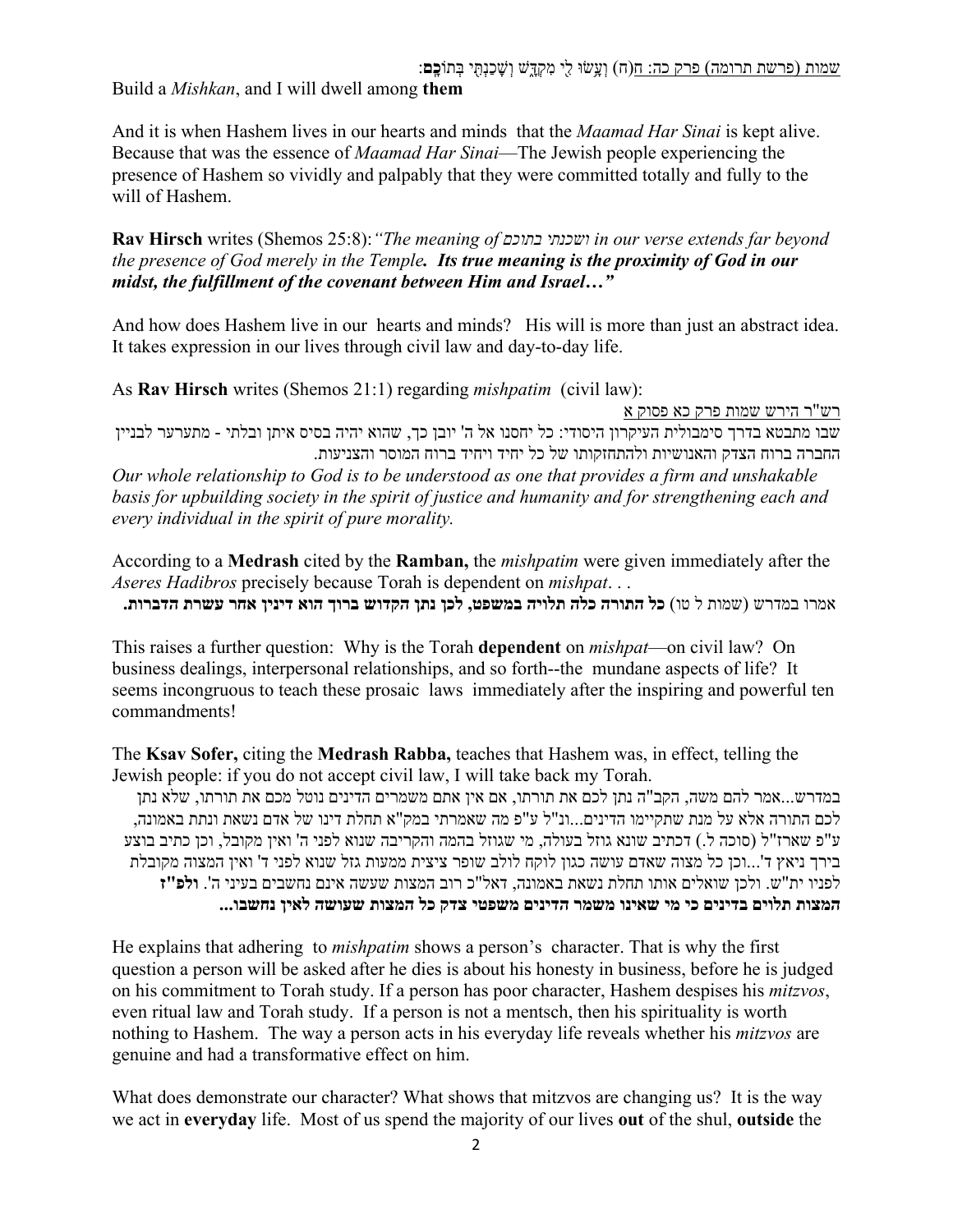holy places set aside for religious activities and rituals. And most of the week is not Shabbos. Most of the year is not *chagim*. Even when there was a *Mishkan*, how often did most people interact with it?

By putting *mishpatim* immediately after the Sinai experience, Hashem was telling us that for *Maamad Har Sinai* to live on, for religion to be vibrant and transformative--to change our character--it must be relevant at all moments of our lives.

People may think that spirituality is reserved for specific moments of overwhelming emotion or to specific times spent in specific locations. Many perceive spirituality as limited to jolting transformative experiences--–moments when there is an overwhelming sense of God's presence. Such moments certainly are important in Yiddishkeit,as we place a great deal of importance on certain times of the year, like Elul and the *yamim tovim*, and, of course, each week on Shabbos. Similarly, we place a great deal of importance on holy places, like Yerushalayim, and *batei knessios* and *batei midrash*. We place a great deal of emphasis on certain activities, like davening and learning. They help us restore our sense of purpose and help recharge our spiritual batteries and establish a more guided direction for our lives.

But a**fter the inspiring moment passes, after the high is over, then real life resumes.** And that is where Yiddishkeit must dwell. Parshas Mishpatim reflects precisely that kind of spirituality, teaching us to look for God, not with closed eyes, but through our involvement in the world around us.

God teaches us that, if we follow the guidelines of *mishpatim*--honest labor, compassion, and justice--we can find Him in our world every day. **Mishpatim is the confirmation that Torah belongs in all locations and in all circumstances, and that is how the experience of Maamad Har Sinai continues.** 

This is how we fulfill the words of the **Ramban**

**שלא נשכח מעמד הר סיני ולא נסיר אותו מדעתנו** אבל יהיו **עינינו ולבנו** שם **כל הימים** *to never forget the experience of Maamad Har Sinai." It must be forever etched in our memory and our hearts and perspective must be influenced by that experience every day of our lives…*

## **Rav Kook,** in his *Ein Ay,"a* writes:

רב קוק (עין אי"ה) יסוד עבודת ה' ע"פ התורה, הוא להשריש שכל דרכי החיים צריכים להיות הולכים ע"פ רצונו ית'. ומי שחושב שעבודת ה' נשלמת בפעולות פרטיות, ומקצה להן מעתותיו ושוב אין ה' בלבבו, הוא הורס כל בניני התורה.

. . כי יסוד העבודה לה' יתברך הוא שיהיו דרכי החיים הולכים ע"פ תכלית רצונו, שהוא לשמו הגדול יתברך." *The foundation of avodas Hashem based on the Torah guidelines is to implant within us the idea that the entirety of our lives must be according to the will of G-d. One who thinks that one can discharge his obligations with specific actions, and ignore G-d in the rest of his life misunderstands the foundation of Torah…The foundation of Judaism is the ability to give tangible presence to the theoretical inspiration; in a way that reminds us that God is concerned with every aspect of our lives.*

This past Thursday, 25 Shevat, was the *yahrtzeit* of **Rav Yisrael Salanter.**. He made it his life's mission to stress—above all else--*midos*, character building, and respect for others.. ארץ דרך קדמה לתורה

The **sefer** *Ha-meoros Hagedolim* records the story of a student telling Rav Yisrael two stories he thought were inspiring.